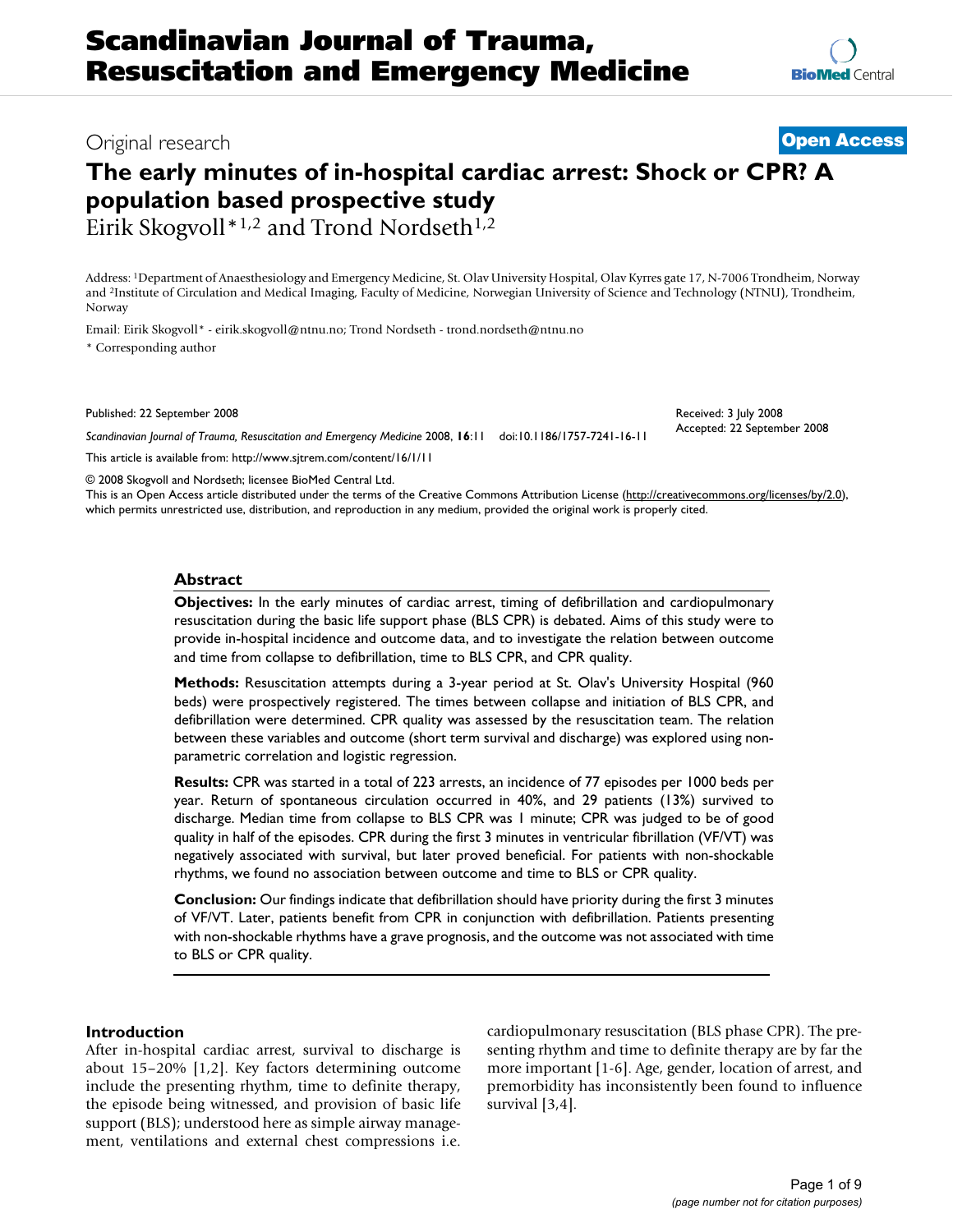Hospitals host a high-risk population with better opportunities for data collection and analysis than for out-ofhospital cardiac arrest [7], and time intervals from collapse to BLS and defibrillation are in the order of 1–3 minutes [2,3,5,8]. An earlier study of ours documented an inhospital incidence of attempted CPR of 59.1 per 1000 beds per year with 17% survival to discharge [9]. The present study was conceived to provide follow-up data, and the advantage of prospective data collection prompted us to explore the relation between outcome and BLS CPR. Ideally, a randomized design would be preferred. On ethical grounds, however, it is difficult to imagine a clinical trial in which CPR quality and defibrillation is intentionally controlled and delayed. When randomized trials are unfeasible, properly planned observational studies addressing patient-important outcomes constitute the next level of evidence [10,11]. Hospital patients reside at different locations, so there is natural variation with respect to BLS CPR as well as time to defibrillation; a situation analogous to the variation in bystander CPR performance observed by paramedics in out-of-hospital cardiac arrest [12].

In-hospital advanced life support (ALS) performance by the cardiac arrest team has recently been considered in detail [13], but BLS CPR performance during the early minutes of in-hospital cardiac arrest has received less attention. Since advanced defibrillators are not attached during the BLS phase, BLS CPR quality cannot be assessed this way.

The 2005 International Consensus Conference on Cardiopulmonary Resuscitation recommended single shocks with maximum energy and interposed CPR rather than serial shocks with escalating energy if ventricular fibrillation (VF) or pulseless ventricular tachycardia (VT) is not terminated immediately [14]. The ideal timing of defibrillation has been debated. Pre-shock CPR has been shown to increase the success of defibrillation after prolonged VF/VT [15-18]. Controversy remains about when rescuers should defibrillate first, or provide CPR first in VF/VT. There was insufficient data to conclude for in-hospital cardiac arrests [19], and the CPR/shock issue has recently been identified as a clinical research priority [20].

The aims of this prospective, population-based observational study was to estimate the incidence and outcome from in-hospital cardiac arrest, and investigate the relation between outcome and time to defibrillation, time to BLS, and CPR quality.

# **Methods**

#### *Clinical setting*

St. Olav's University Hospital with 960 beds (> 90% occupancy rate) is a tertiary hospital in central Norway, serving a total population of 630 000 with an annual admission rate of about 42 000 patients. In-hospital medical emergencies including cardiac arrests are managed by a resuscitation team consisting of an anaesthesiologist, a medical resident and a nurse anaesthetist. The resuscitation team brings a manual defibrillator (monophasic during the period of study) and adjuncts for ALS. BLS CPR is usually provided by the staff on the wards but defibrillation in VF/ VT is rarely done before team arrival, except in the Coronary Care Unit (CCU), Emergency Department (ED) and Intensive Care Unit (ICU). The BLS phase may thus include repeated defibrillation attempts until the resuscitation team has taken over completely.

BLS CPR training for ward personnel is mainly run by nurse anaesthetists who otherwise staff the resuscitation team. During the period of study, BLS and ALS were taught according to the European Resuscitation Council guidelines of 1992 [21,22]. The major differences from today's guidelines were a recommended compression-toventilation ratio of 15:2 for BLS, 5:1 for ALS, and multiple defibrillation attempts in VF/VT. As of 1995, ward personnel were taught a ratio of 15:2 at a rate of 100 per minute (instructor E. Bronnes, personal communication).

## *Data acquisition and processing*

All resuscitation attempts in adults and children involving the resuscitation team in confirmed cardiac arrests (unresponsive, pulseless patients with apnoea or agonal respiration) during the 3-year period from 1st of September 1995 to 31st of August 1998 were included. Every alarm call to the hospital emergency dispatch centre were prospectively registered in a computerized alarm time registry (thus providing a time reference), and tracked by the first author. False alarms, resuscitation at birth, and patients not considered for resuscitation were excluded. The times of patient collapse, start of BLS, resuscitation team arrival, defibrillation, and other relevant resuscitation efforts were estimated to the nearest minute (sometimes second) by the nurse anaesthetist, and registered on a specialised registry form supplementing the anaesthesia record. A digital clock, checked and set weekly, attached to the emergency trolley aided in the registration. If VF/VT was witnessed, and defibrillation performed immediately by ward personnel or the resuscitation team, the collapse-to-defibrillation time interval was set to 0 or 1 minute based on other available information. To avoid spurious accuracy, time intervals were rounded to the nearest minute before analysis.

Upon resuscitation team arrival, BLS CPR performance was assessed with respect to type of CPR (none, ventilation, compressions, or both) and quality (poor or good; as judged by the team from observation of chest inflation and compression depth and rate), and registered on the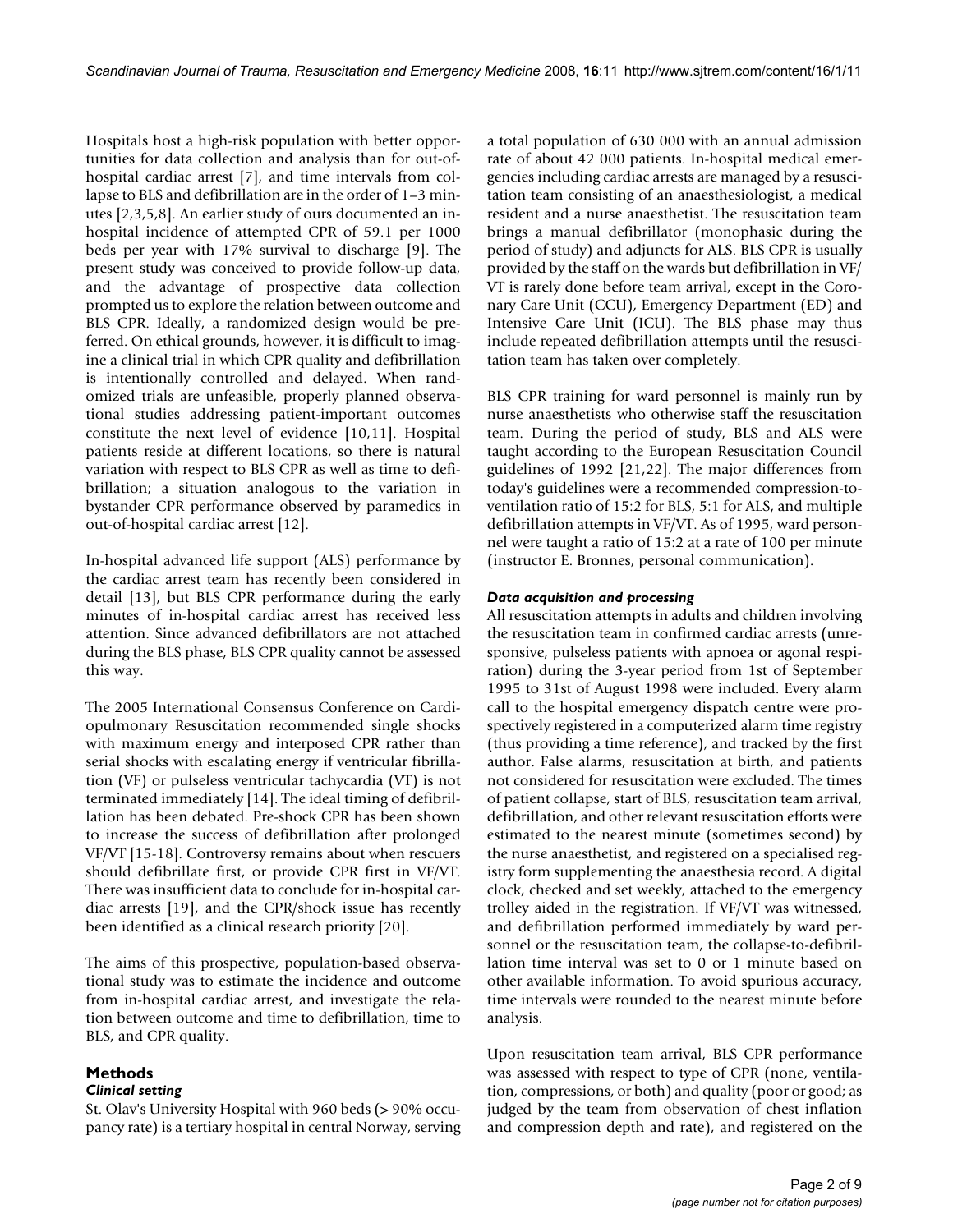case sheet as categorical variables. The authors classified CPR quality from the original observations on a 3-point ordinal scale: 0 – No CPR, 1 – Intermediate (i.e. compressions only, ventilations only, or both poorly performed), and 2 – Good quality compressions and ventilations. In nine patients, data were inconsistent and CPR quality was set to 1 (intermediate) by the authors based on other available information. In a few instances when patients had not received BLS CPR, resuscitation was initiated by the resuscitation team on arrival; these were classified as "No BLS CPR". Alternatively, BLS CPR was treated as present (level 2 above) or not (levels 0 and 1 above combined). The Utstein time intervals "collapse-to-first CPR"  $(T_{CPR})$  and "collapse-to-first defibrillation"  $(T_{defib})$  were the primary variables for analysis [23].

If the recordings from the resuscitation team were incomplete or ambiguous, personnel involved were interviewed by the first author as soon as possible after the episode (usually the same or next day, on weekends usually the next working day) for completion. In particular, ward personnel were interviewed with respect to the time course. Outcome and supplementary data was retrieved from the patient's medical chart, as needed.

For the primary correlation analyses, we employed a fivepoint ordinal outcome measure [24]: 0 – No response at all; 1 – Signs of life during resuscitation (respiratory gasps, short-lived pulse) but dead on scene; 2 – Return of spontaneous circulation (ROSC) but dead within 24 h; 3 – ROSC > 24 hours but dead before discharge; 4 – Discharge from hospital. For the purpose of visualisation and statistical modelling, the scale was simplified to 1 – No ROSC; 2 – ROSC but not discharged; 3 – Survival (discharged from hospital).

The Regional Committee for Medical Research Ethics was consulted, and decided that formal approval was not required; as the study was observational and involved no experimental intervention. Due to a lack of manpower and financial resources, final analysis of the study was not completed until 2007.

# *Statistical methods*

The results are reported as mean or median values with standard deviation (SD), interquartile range (IQR), range, or 95% confidence intervals, according to type of variable and approach to the problem. Confidence intervals for binomial parameters were calculated according to Wilson [25]. The relation between the 5-point outcome, time, and CPR quality was explored using exact non-parametric correlation analysis with allowance for ties. Further statistical modelling was done as follows and separately for patients with initial rhythm VF/VT and non-shockable rhythms (asystole or pulseless electrical activity, PEA). Log transformed time was found to give a significantly better model fit than linear time [26]; in effect this transformation sets focus on the lower end of the time scale. Considered to reflect an underlying continuum, CPR quality was entered both as a scale variable with 3 levels (0, 1, or 2) and as a binary variable (0 or 1). Outcome was modelled as a binary variable (0 or 1) in the logistic regression model.

No formal sample size calculation was done; but the observations from 1990 through 1994 [9] suggested about 200 episodes and 30 survivors to be expected during the project's time frame of 3 years. For logistic regression, a ratio between covariates and observations of 1:10 is considered acceptable [27]. Descriptive analysis was done with the SPSS® version 14 (SPSS Inc. Chicago, Ill.), exact correlation analysis with StatExact 8 (Cytel Corp. Cambridge, Ma.), and statistical modelling with the software R, version 2.6.1 [28]. P values less than 0.05 was considered to indicate statistical significance.

# **Results**

A total of 223 episodes of cardiac arrest occurred in 219 patients, yielding an incidence of 77 per 1000 beds per year. During the period, approximately 2860 patients died and 882 200 patients-days were spent at the hospital, indicating that CPR was instituted in 8% of in-hospital deaths; at a rate of 1.76 per 1000 admissions, or 0.25 episodes per 1000 patient-days. Two episodes were excluded from further analysis as being very atypical and not providing useful information: One patient died from VF in the ED when the defibrillator repeatedly malfunctioned. Another patient arrested in the ED from hypothermia, received cardiopulmonary bypass, and survived.

Among the remaining 217 patients and 221 episodes, the median age was 75 years, 66% were male, and three patients were < 18 years. Cardiac aetiology, i.e. no other obvious cause, was presumed present in 179 patients (81%). The outcome was determined in all patients (table 1). One patient arrested four times and was discharged twice two months apart. Another patient arrested twice, survived for 24 hours but died before hospital discharge. Only the first episode per hospital admission was included in the models to avoid statistical dependency problems.

In almost half of the patients there was no response, whereas 12% showed signs of life during resuscitation but eventually died on scene. ROSC was achieved in 40% of the patients, half of whom died within 24 hours. Among the 217 patients, 29 survived to hospital discharge (13%, 95% CI: 9 to 19%); two of whom had presented with asystole or PEA. One-year survival was 9.7% and five-year survival 7.8%. CPR quality was found to be good in about half of the episodes (table 1). Figure 1 presents the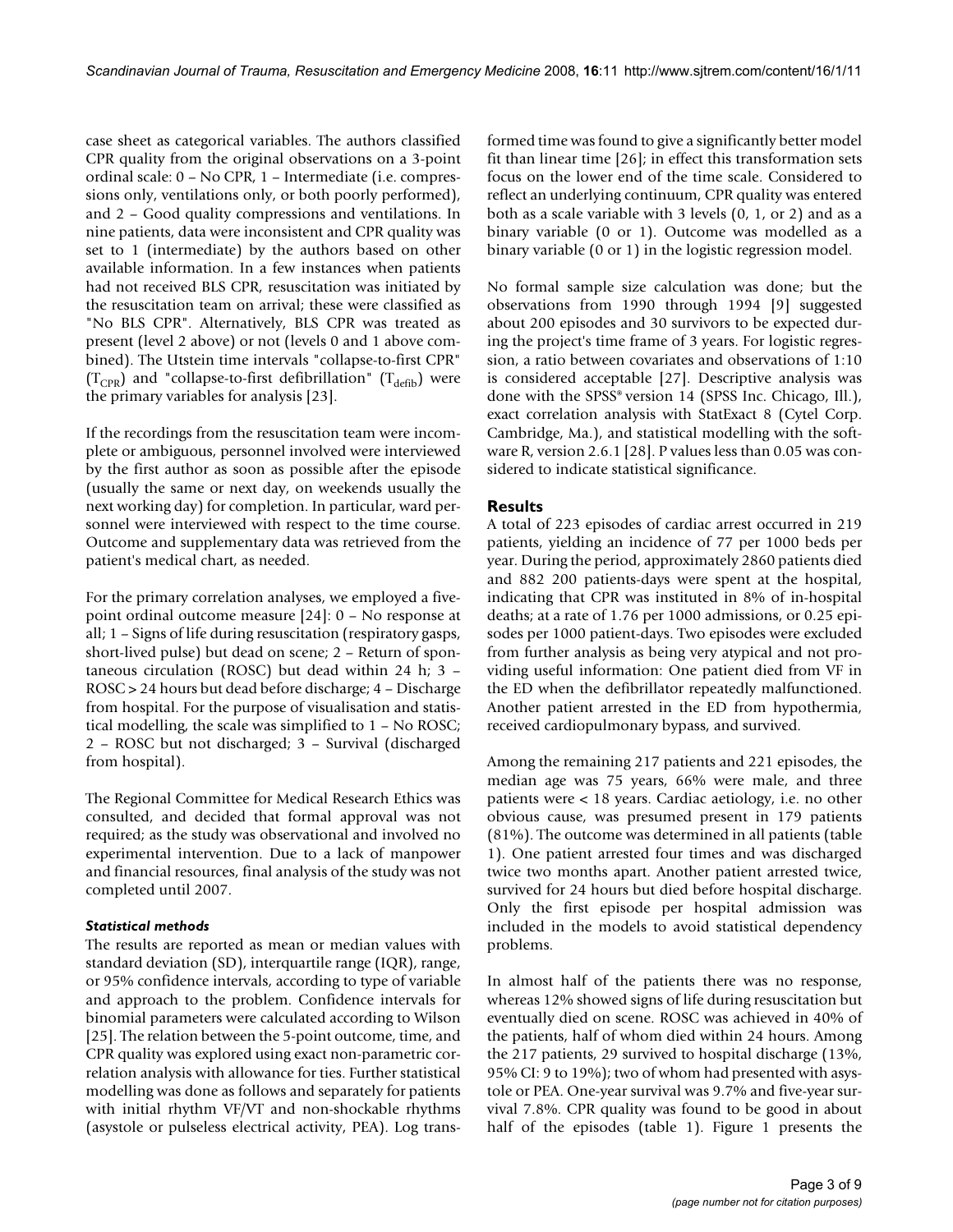**Table 1: Episode and time characteristics vs. outcome**

|                                   | All episodes*<br>$n = 221$ | Dead on scene<br>$n = 132$ | <b>ROSC</b><br>$n = 57$ | Survived the episode*<br>$n = 32$ |
|-----------------------------------|----------------------------|----------------------------|-------------------------|-----------------------------------|
| <b>Episode characteristics</b>    |                            |                            |                         |                                   |
| <b>Location of arrest</b>         |                            |                            |                         |                                   |
| <b>ICU/CCU</b>                    | 27 (12%)                   | 16                         | 8                       | 3 (11%, 4 to 28%)                 |
| Other (mainly wards)              | 160 (72%)                  | 102                        | 40                      | 18 (11%, 7 to 17%)                |
| Emergency department              | 34 (15%)                   | 4                          | 9                       | II (32%, 19 to 49%)               |
| Witnessed                         | 163 (74%)                  | 94                         | 43                      | 26 (16%, 11 to 22%)               |
| <b>CPR</b> quality                |                            |                            |                         |                                   |
| $2 - Good$                        | 123 (56%)                  | 74                         | 35                      | 14 (11%, 7 to 18%)                |
| $I$ – Intermediate                | 63 (28%)                   | 41                         | 3                       | 9 (14%, 8 to 25%)                 |
| $0 - None$                        | 35 (16%)                   | 17                         | 9                       | 9 (26%, 14 to 42%)                |
| <b>Presenting rhythm</b>          |                            |                            |                         |                                   |
| <b>VF/VT</b>                      | 90 (41%)                   | 29                         | 31                      | 30 (33%, 24 to 44%)               |
| Asystole                          | 66 (30%)                   | 49                         | 16                      | $(2\%, 0 \text{ to } 8 \%)$       |
| <b>PEA</b>                        | 65 (29%)                   | 54                         | 10                      | I (2%, 0 to 8 %)                  |
| <b>Time characteristics</b>       |                            |                            |                         |                                   |
| Collapse-to-defibrillation, VF/VT |                            |                            |                         |                                   |
| Median with                       | 4.0                        | 6.0                        | 4.0                     | 2.0                               |
| IQR (minutes)                     | (1.25, 6.75)               | (3.5, 8)                   | (2.0, 6.0)              | (1.0, 4.0)                        |
| Collapse-to-BLS, VF/VT            |                            |                            |                         |                                   |
| Median with                       | 1.0                        | 1.0                        | 1.0                     | 1.0                               |
| IQR (minutes)                     | (0.0, 2.0)                 | (0.0, 2.0)                 | (0.0, 1.0)              | (0.0, 2.0)                        |
| Collapse-to-BLS, PEA/ASY          |                            |                            |                         |                                   |
| Median with                       | 1.0                        | 1.0                        | 1.0                     | 0.5                               |
| IQR (minutes)                     | (0.0, 2.0)                 | (0.0, 2.0)                 | (0.0, 4.0)              | (0.25, 0.75)                      |
|                                   |                            |                            |                         |                                   |

\*The number of episodes (n = 221) is higher than the number of patients (n = 217), as two patients arrested more than once (see text). \*\* Numbers in parenthesis are percentages with 95% confidence intervals

observed relation between outcome, time, and CPR quality.

#### *Presenting rhythm VF/VT*

Median  $T_{\text{defib}}$  was 4 minutes (IQR: 82 – 412 s). We found a negative correlation between outcome and  $T_{\text{defib}}$  (Spearman's rho = -0.38, 95% CI: -0.58 to -0.18, p < 0.001), but not with  $T_{CPR}$  (Spearman's rho = -0.0127, 95% CI: -0.23 to 0.21,  $p = 0.90$ ), or with CPR quality (Somer's  $d = -0.02$ , 95% CI: -0.18 to 0.15,  $p = 0.85$ ). In the statistical models, the variables log  $(T_{\text{defib}})$ , CPR quality, and their interaction (i.e. product term) were found to be statistically significant (coefficients given in Figures 2 and 3). This phenomenon is visualized in figure 1a: with  $T_{\text{defib}}$  less than about 3 minutes (figure 1, grey line), survival is better among those who did not receive BLS CPR. When  $T_{\text{defib}}$ exceeds this value, all patients with ROSC appear in the upper two strata of figure 1a, corresponding to CPR of increasing quality. The time point  $(T_{\text{defib}})$  at which BLS

impact changes from negative to positive was calculated to be 2.72 minutes with CPR quality scale 0–2 (Figure 2) or 3.85 min with CPR quality scale 0–1 (Figure 3). Figure 2 shows the response surface derived from the statistical model, with the expected probability of survival according to CPR quality scale 0–2 and time to defibrillation. At  $T_{de}$  $f_{\text{fib}} = 1$  minute, the baseline probability of survival is about 70%. If no defibrillator is immediately available and CPR is not provided, survival rapidly decreases to about 3% at  $T_{\text{defib}} = 10$  minutes. Providing CPR in conjunction with defibrillation at this time increases the probability of survival to about 33%. Immediate CPR at  $T_{\text{defib}} = 1$  in conjunction with defibrillation is associated with a drop in survival to approximately 25%. The interaction between time and CPR, i.e. how CPR impact changes from negative to positive, can be seen as a twist of the surface. Figure 3 illustrates the same phenomenon when CPR is treated as a binary variable (0–1); the curves intersect close to 4 min.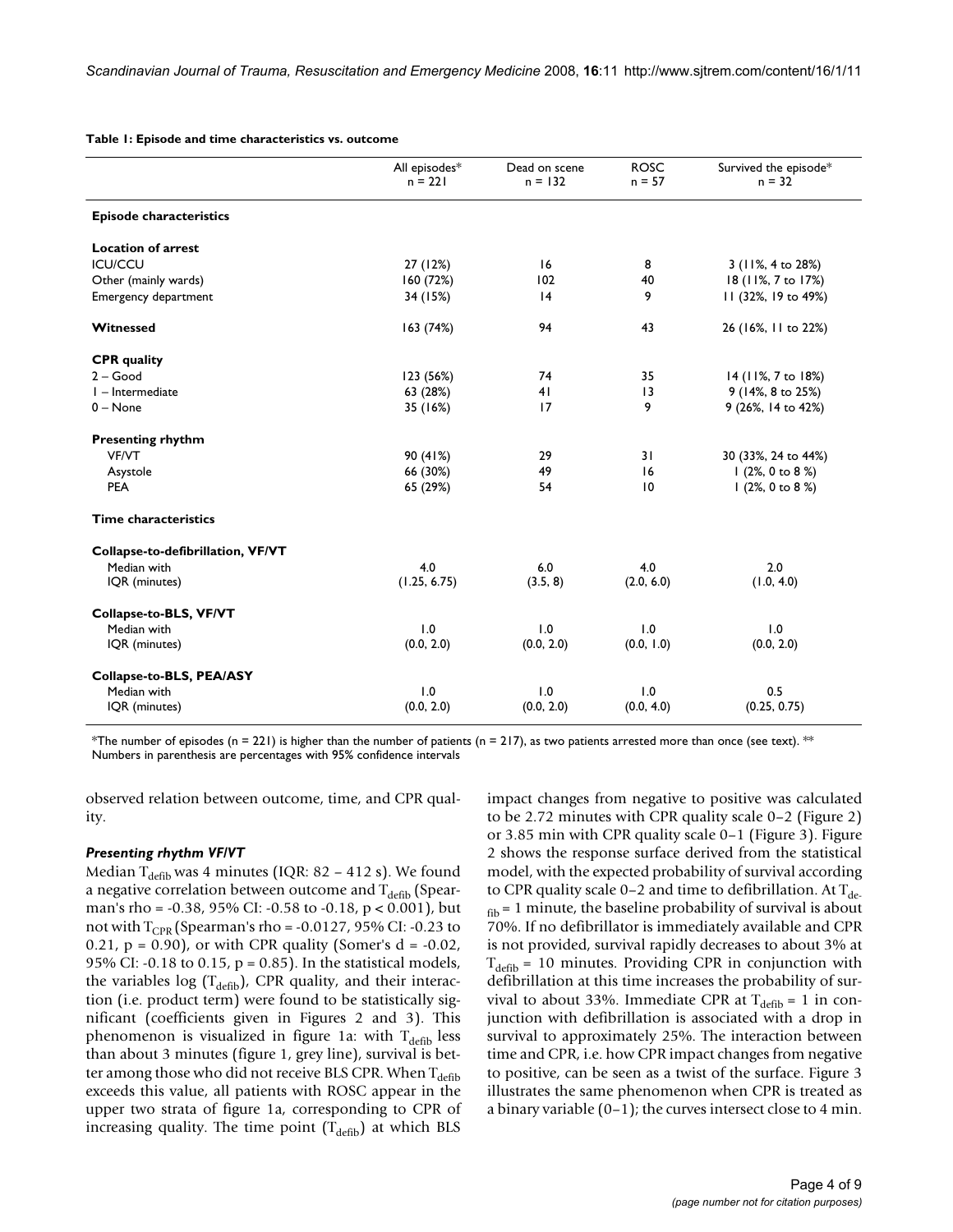

**Relation between outcome, CPR quality and time to first defibrillation (**≤ **10 minutes), in patients presenting with VF/VT (a, upper); or asystole/PEA (b, lower).** Note that the BLS phase may extend beyond the first defibrillation. CPR quality scale: None; Intermediate quality; Compressions and ventilations of good quality. Individual observations have been scattered and stacked to improve visualization.

#### *Presenting rhythm PEA or ASY*

Among the 131 patients with presenting rhythms of asystole and PEA (Figure 1b), 19 (15%) had not received BLS but were resuscitated by the resuscitation team; among these were eight episodes witnessed by the team. Seven of the 19 achieved ROSC and one was discharged. We found no relation between outcome and  $T_{CPR}$  (Spearman's rho = -0.002, 95% CI: -0.18 to 0.17, p = 0.98), or with CPR quality (Somer's d = -0.04, 95% CI: -0.21 to 0.12, p = 0.58).

A total of 43 patients with a presenting rhythm of asystole or PEA received DC shocks. Among these, 19 had converted to a shockable rhythm during resuscitation and were properly defibrillated; one of them survived to discharge. These episodes were retained and analysed in the PEA/ASY group.

#### **Discussion**

There are two main findings in this population-based study of in-hospital cardiac arrest. First, our findings indicate that defibrillation should have priority during the first 3 to 4 minutes of VF/VT. After this period CPR in conjunction with defibrillation improves survival; an interdependence between BLS CPR and time that this study has been able to visualize and model. Second, we find that BLS with or without ALS is rather ineffective in PEA or asystole, and that the outcome seems to be independent of BLS CPR quality.

#### *BLS phase CPR quality vs. time to defibrillation in VF/VT*

We found a clear association between early defibrillation of VF/VT and survival to discharge, as others have done [1,3-5]. Weisfeldt et al. postulated a "3-phase model" of cardiac arrest, where after 3 minutes the patient enters a "circulatory phase" where BLS may be of more benefit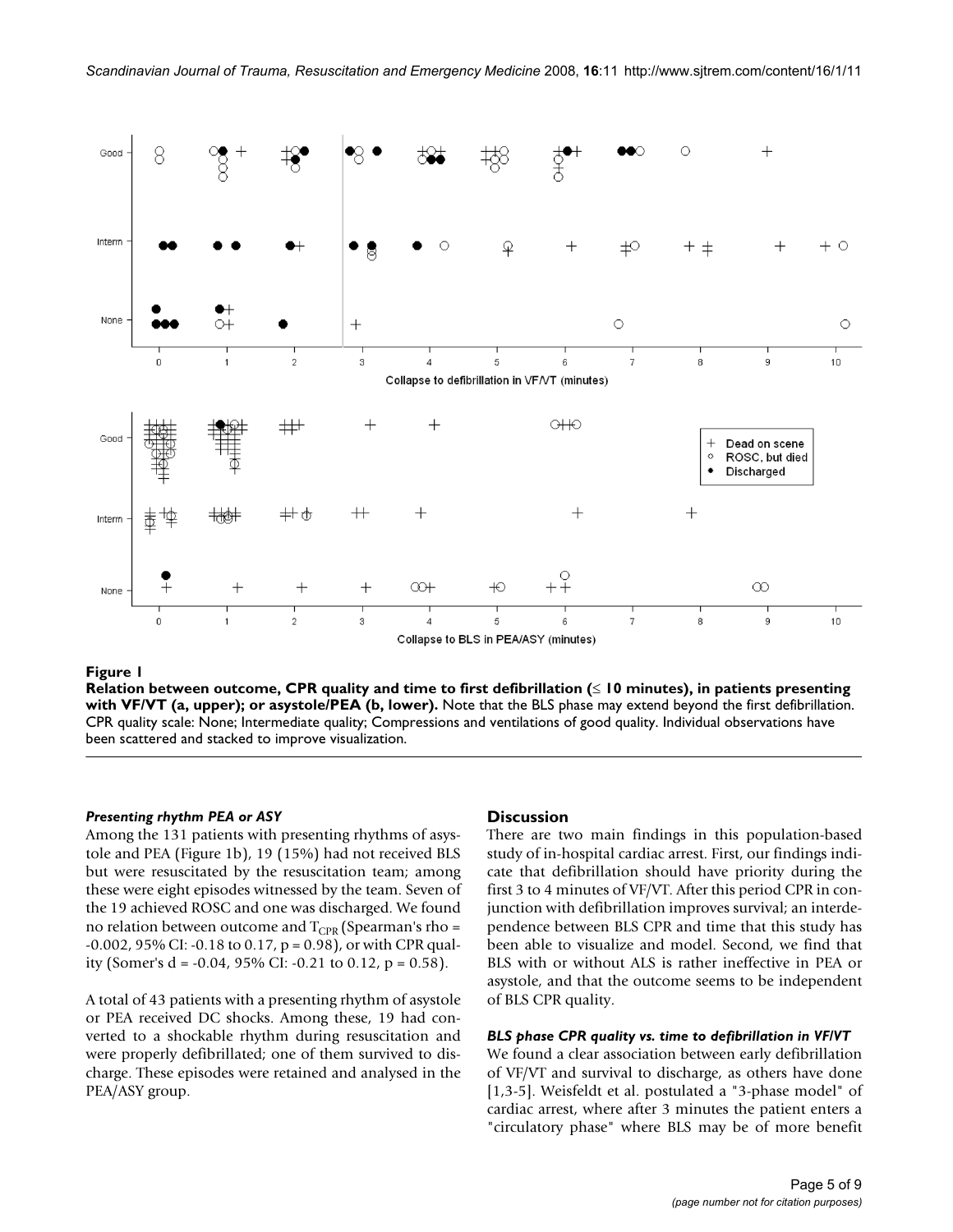

Estimated probability surface of survival among patients wi BLS CPR quality **Figure 2** th VF/VT, according to time to first defibrillation (≤ 10 minutes), and **Estimated probability surface of survival among patients with VF/VT, according to time to first defibrillation (**≤ **10 minutes), and BLS CPR quality.** CPR quality scale: 0 – No CPR; 1 – Intermediate quality; 2 – Compression and ventilations of good quality. Logistic regression coefficients with 95% confidence intervals in parentheses: Model r-square = 0.22, Intercept = 0.96 (-0.32 to 2.57), CPR quality = -1.01(-2.09 to -0.10), Log time (min) = -1.87 (-3.37 to -0.72), Interaction term = 1.01 (0.24 to 1.91).

than defibrillation [15]. Cobb et al. [17] and Wik et al [18] suggested benefit from pre-shock CPR in prolonged VF/ VT. We found similar results; patients with VF/VT lasting more than 3–4 minutes benefit from CPR. However, as was also seen in the ALS phase model derived by Wik et al. from their randomised study, and in an observational study of witnessed VF [29], patients defibrillated within the first 3–6 minutes had better survival without CPR. The present study visualizes and models this relation even further back in time towards the arrest. The apparent negative effect of early CPR in VF/VT in our study is perhaps surprising and controversial, but nevertheless notable. It is not fully explained by the delayed defibrillation [6] done by the resuscitation team after BLS was already established, since the effect of time should be similar across the CPR strata. An explicit interaction term was needed to model this relation; otherwise it would have gone undetected – as in the initial correlation analysis. We considered whether it might be due to BLS CPR being administered preferably following (an unsuccessful) defibrillation, i.e. with  $T_{\text{defib}} \leq T_{\text{CPR}}$  (n = 19), but found no evidence for this. Note that Fig. 1 shows the time to the *first* defibrillation in VF/VT, so a number of patients received BLS CPR beyond this time, before the resuscitation team took over. The possibility of a frank negative effect from (very) early CPR in VF/VT must thus be considered. Unfortunately, the observational design of this study prohibits further clarification at this point. But the current recommendation [30] of *always* interposing 2 minutes of CPR after a non-successful shock in VF/VT seems debatable during the first 2–3 minutes of cardiac arrest. Repeated shocks with escalating energy [31] can be an alternative.

#### *BLS phase CPR quality in PEA and asystole*

With presenting rhythms of asystole and PEA, BLS was rather ineffective, and more than 70% never achieved ROSC. Slightly better outcomes have been noted earlier [9] and in other studies [32,33]. When interpreting this dismal result, it is important to note that we only included patients in definite cardiac arrest whose rhythm was verified, i.e. neither syncope nor isolated respiratory arrests. The absence of any association (i.e. zero correlation)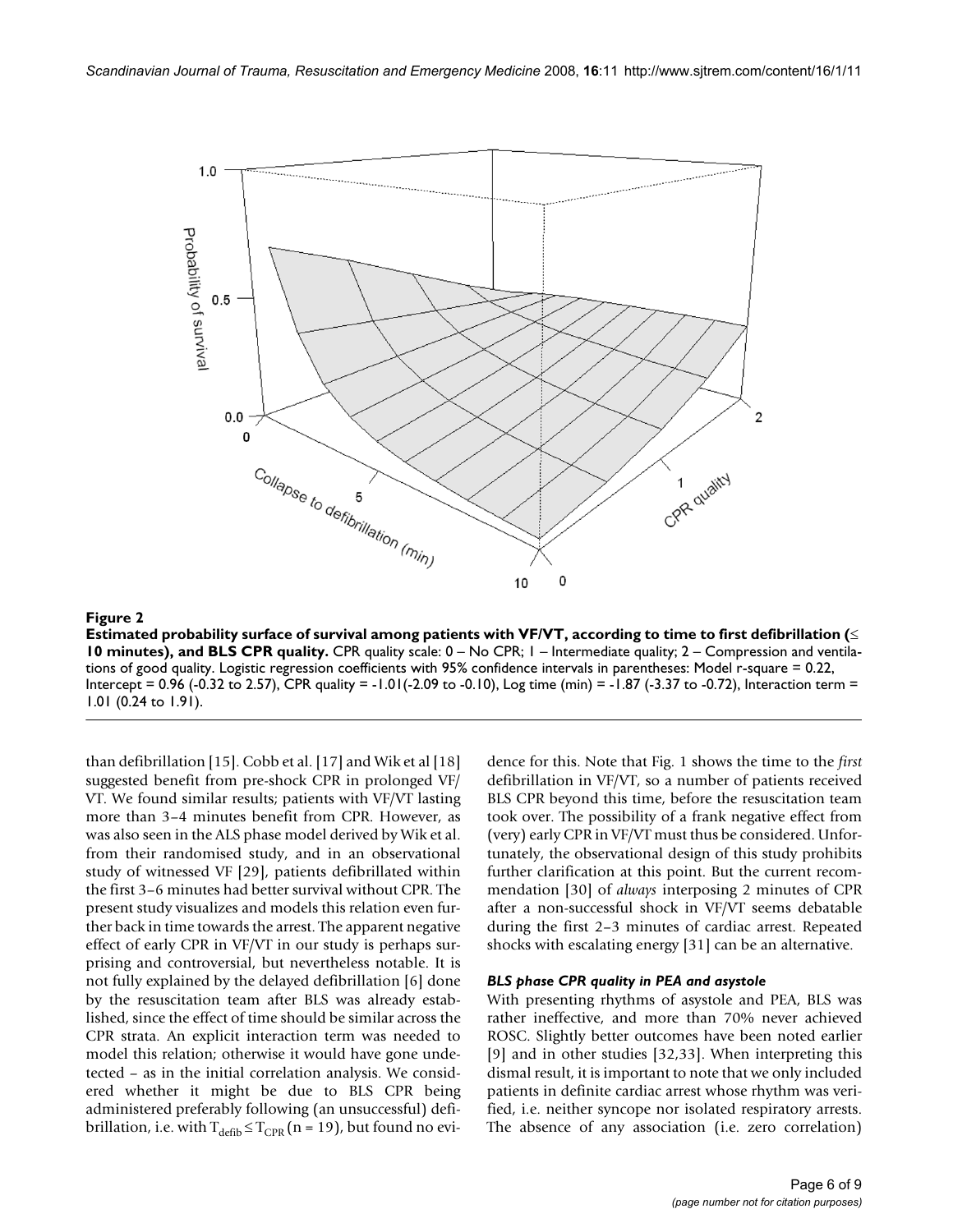

**Estimated probability of survival among patients with VF/VT, according to time to first defibrillation (**≤ **10 minutes), and to whether BLS CPR was provided or not.** Logistic regression coefficients with 95% confidence intervals in parentheses: Model r-square = 0.26, Intercept = 0.84 (-0.17 to 2.06), CPR = -2.35 (-4.25 to -0.74), Log (time [min]) = -1.35 (-2.32 to -0.61), Interaction term = 1.74 (0.61 to 3.05).

between outcome and time to BLS, or BLS CPR quality, is notable. The confidence intervals extend somewhat in both directions from zero due to the limited sample size. Our clinical interpretation is that other factors, likely related to the underlying aetiology, are more important for the outcome than BLS CPR.

#### *Limitations of the study*

The major limitation of this study is the observational design, in which the circumstances provide variation of CPR quality and response times that were investigated with respect to outcome. In principle, causality cannot be inferred, as there may be underlying confounding factors that are also related to the outcome.

Every resuscitation team mission was tracked and the outcome determined in all cases, but we are aware that the resuscitation team was not alerted in some brief, successful defibrillations from VF/VT in the CCU and probably also in the catheterisation lab. If included, these events would most likely have raised the overall survival rate. In the ICU, the resuscitation team was usually summoned in unexpected arrests; but a small number of resuscitation attempts may have escaped registration. We acknowledge some subjectivity when determining the time course, in particular with respect to the time of collapse. A small number of conflicting observations had to be reconciled by the investigators prior to analysis. However, the absolute time inaccuracies are likely to be small within the narrow time frame explored, and in most episodes the *order* of events could be determined with reasonable certainty. Rather than focusing on "numbers", we emphasize visualization.

Assessment of BLS CPR quality is admittedly subjective, but was carried out by experienced and skilled BLS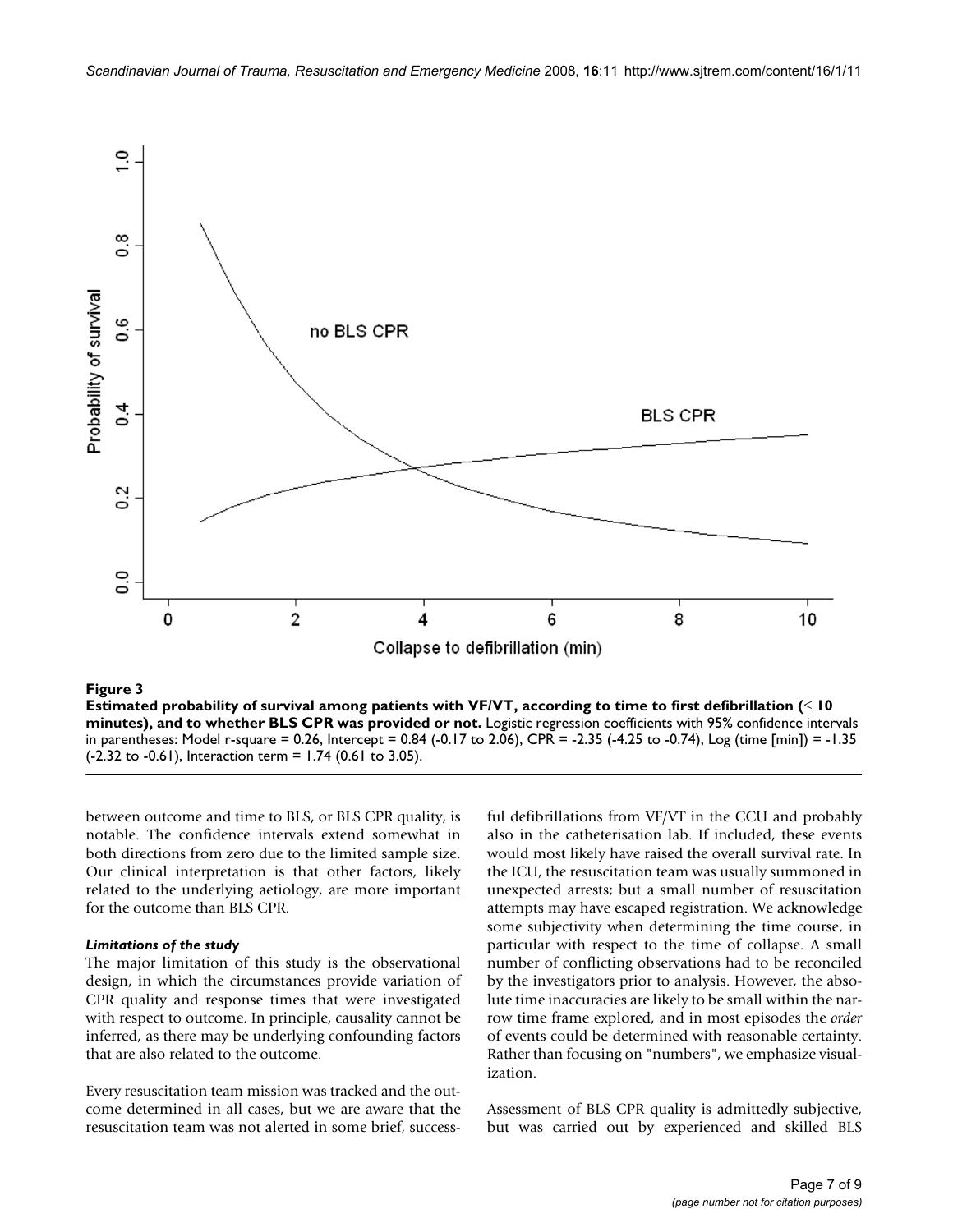instructors. This was seen as the only realistic option. Even an independent observer would not always be the first on scene; video surveillance is unavailable, and monitoring equipment – even if in use – would not capture BLS phase of CPR quality. Furthermore, the fundamental relation between CPR quality and outcome proved similar, whether a scaled or more robust binary CPR quality measure was employed (Figures 2 and 3).

One may finally question the relevance and validity of observations approaching 10 years of age. Clinical research in this field is time-consuming, and treatment recommendations rely on accumulating clinical evidence over years as well as extrapolation from animal- and simulation studies. The present study refers directly to the population it concerns; although comorbidity among today's hospital patients may have increased as more patients are now treated on an out-patient basis. The fundamental issues of defibrillation timing and CPR quality are currently topics of great interest. In fact, the delay between data acquisition and final analysis enabled an explicit consideration of this interdependence, as highlighted by intervening research. Virtually every combination of CPR quality and time to defibrillation (or time to BLS for the PEA/ASY group) during the early minutes was observed in our study, allowing for efficient model estimation. One may still wonder whether different results would have emerged following implementation of the more recent CPR guidelines. We find this unlikely for a number of reasons. First, whether defibrillation or BLS comes first is determined by circumstances rather than regulations, and in this turmoil strict protocols are rarely adhered to. Second, there will always be variation with respect to BLS performance; uniform excellence is unrealistic. Third, in contrast to ALS guidelines the BLS guidelines changed only recently (in 2005), and the increase in compression rate from 80–100 to 100 per minute recommended in 1998 [34] was already implemented. Finally, the clinical presentation and outcome from in-hospital resuscitation at our institution remains essentially unaltered [35].

### **Conclusion**

Our findings indicate that defibrillation should have priority during the first 2–3 minutes of VF/VT. After this time, patients benefit from CPR in conjunction with defibrillation. Patients presenting with PEA or asystole have a grave prognosis, and the outcome was not associated with time to BLS, or BLS CPR quality.

#### **Competing interests**

The authors declare that they have no competing interests.

#### **Authors' contributions**

ES designed the study and performed data collection, had access to all data, performed statistical modelling and drafted the manuscript. TN carried out final outcome analysis, cross-checked data quality and participated at all stages during manuscript preparation. All authors read and approved the final manuscript.

### **Funding sources**

The study was funded by a University research scholarship.

#### **Acknowledgements**

The authors wish to thank the doctors and nurse anaesthetists, in particular RN Frode Strømman, at the Department of Anaesthesiology and Emergency Medicine, St. Olav Hospital, for aid in the data collection. We further thank Professor Sven Erik Gisvold for advice on the manuscript, and professor Stian Lydersen for statistical advice.

#### **References**

- 1. Sandroni C, Nolan J, Cavallaro F, Antonelli M: **[In-hospital cardiac](http://www.ncbi.nlm.nih.gov/entrez/query.fcgi?cmd=Retrieve&db=PubMed&dopt=Abstract&list_uids=17019558) [arrest: incidence, prognosis and possible measures to](http://www.ncbi.nlm.nih.gov/entrez/query.fcgi?cmd=Retrieve&db=PubMed&dopt=Abstract&list_uids=17019558) [improve survival.](http://www.ncbi.nlm.nih.gov/entrez/query.fcgi?cmd=Retrieve&db=PubMed&dopt=Abstract&list_uids=17019558)** *Intensive care medicine* 2007, **33(2):**237-45.
- 2. Nadkarni VM, Larkin GL, Peberdy MA, Carey SM, Kaye W, Mancini ME, *et al.*: **[First documented rhythm and clinical outcome](http://www.ncbi.nlm.nih.gov/entrez/query.fcgi?cmd=Retrieve&db=PubMed&dopt=Abstract&list_uids=16391216) [from in-hospital cardiac arrest among children and adults.](http://www.ncbi.nlm.nih.gov/entrez/query.fcgi?cmd=Retrieve&db=PubMed&dopt=Abstract&list_uids=16391216)** *JAMA* **295(1):**50-7. 2006 Jan 4
- 3. Skrifvars MB, Castren M, Aune S, Thoren AB, Nurmi J, Herlitz J: **[Var](http://www.ncbi.nlm.nih.gov/entrez/query.fcgi?cmd=Retrieve&db=PubMed&dopt=Abstract&list_uids=17250948)[iability in survival after in-hospital cardiac arrest depending](http://www.ncbi.nlm.nih.gov/entrez/query.fcgi?cmd=Retrieve&db=PubMed&dopt=Abstract&list_uids=17250948) [on the hospital level of care.](http://www.ncbi.nlm.nih.gov/entrez/query.fcgi?cmd=Retrieve&db=PubMed&dopt=Abstract&list_uids=17250948)** *Resuscitation* 2007, **73(1):**73-81.
- 4. Weil MH, Fries M: **[In-hospital cardiac arrest.](http://www.ncbi.nlm.nih.gov/entrez/query.fcgi?cmd=Retrieve&db=PubMed&dopt=Abstract&list_uids=16352966)** *Critical care medicine* 2005, **33(12):**2825-30.
- 5. Gombotz H, Weh B, Mitterndorfer W, Rehak P: **[In-hospital cardiac](http://www.ncbi.nlm.nih.gov/entrez/query.fcgi?cmd=Retrieve&db=PubMed&dopt=Abstract&list_uids=16908093) [resuscitation outside the ICU by nursing staff equipped with](http://www.ncbi.nlm.nih.gov/entrez/query.fcgi?cmd=Retrieve&db=PubMed&dopt=Abstract&list_uids=16908093) [automated external defibrillators – the first 500 cases.](http://www.ncbi.nlm.nih.gov/entrez/query.fcgi?cmd=Retrieve&db=PubMed&dopt=Abstract&list_uids=16908093)** *Resuscitation* 2006, **70(3):**416-22.
- 6. Chan PS, Krumholz HM, Nichol G, Nallamothu BK, the American Heart Association National Registry of Cardiopulmonary Resuscitation I: **[Delayed Time to Defibrillation after In-Hospital Car](http://www.ncbi.nlm.nih.gov/entrez/query.fcgi?cmd=Retrieve&db=PubMed&dopt=Abstract&list_uids=18172170)[diac Arrest.](http://www.ncbi.nlm.nih.gov/entrez/query.fcgi?cmd=Retrieve&db=PubMed&dopt=Abstract&list_uids=18172170)** *The New England journal of medicine* 2008, **358(1):**9-17. 2008 January 3
- 7. Jastremski MS: **[In-hospital cardiac arrest.](http://www.ncbi.nlm.nih.gov/entrez/query.fcgi?cmd=Retrieve&db=PubMed&dopt=Abstract&list_uids=8424600)** *Annals of emergency medicine* 1993, **22(1):**113-7.
- 8. Herlitz J, Aune S, Bang A, Fredriksson M, Thoren AB, Ekstrom L, *et al.*: **[Very high survival among patients defibrillated at an early](http://www.ncbi.nlm.nih.gov/entrez/query.fcgi?cmd=Retrieve&db=PubMed&dopt=Abstract&list_uids=15955610) [stage after in-hospital ventricular fibrillation on wards with](http://www.ncbi.nlm.nih.gov/entrez/query.fcgi?cmd=Retrieve&db=PubMed&dopt=Abstract&list_uids=15955610) [and without monitoring facilities.](http://www.ncbi.nlm.nih.gov/entrez/query.fcgi?cmd=Retrieve&db=PubMed&dopt=Abstract&list_uids=15955610)** *Resuscitation* 2005, **66(2):**159-66.
- 9. Skogvoll E, Isern E, Sangolt GK, Gisvold SE: **[In-hospital cardiopul](http://www.ncbi.nlm.nih.gov/entrez/query.fcgi?cmd=Retrieve&db=PubMed&dopt=Abstract&list_uids=10027025)[monary resuscitation. 5 years' incidence and survival accord](http://www.ncbi.nlm.nih.gov/entrez/query.fcgi?cmd=Retrieve&db=PubMed&dopt=Abstract&list_uids=10027025)[ing to the Utstein template.](http://www.ncbi.nlm.nih.gov/entrez/query.fcgi?cmd=Retrieve&db=PubMed&dopt=Abstract&list_uids=10027025)** *Acta anaesthesiologica Scandinavica* 1999, **43(2):**177-84.
- 10. ILCOR: **[International Consensus on Cardiopulmonary Resus](http://www.ncbi.nlm.nih.gov/entrez/query.fcgi?cmd=Retrieve&db=PubMed&dopt=Abstract&list_uids=16324987)[citation and Emergency Cardiovascular Care Science with](http://www.ncbi.nlm.nih.gov/entrez/query.fcgi?cmd=Retrieve&db=PubMed&dopt=Abstract&list_uids=16324987) [Treatment Recommendations. Part 1: introduction.](http://www.ncbi.nlm.nih.gov/entrez/query.fcgi?cmd=Retrieve&db=PubMed&dopt=Abstract&list_uids=16324987)** *Resuscitation* 2005, **67(2–3):**181-6.
- 11. Guyatt G, Drummond R: **Users Guide to the Medical Literature.** A Manual for Evidence-Based Clinical Practice: AMA Press; 2002.
- 12. Wik L, Steen PA, Bircher NG: **[Quality of bystander cardiopul](http://www.ncbi.nlm.nih.gov/entrez/query.fcgi?cmd=Retrieve&db=PubMed&dopt=Abstract&list_uids=7740189)[monary resuscitation influences outcome after prehospital](http://www.ncbi.nlm.nih.gov/entrez/query.fcgi?cmd=Retrieve&db=PubMed&dopt=Abstract&list_uids=7740189) [cardiac arrest.](http://www.ncbi.nlm.nih.gov/entrez/query.fcgi?cmd=Retrieve&db=PubMed&dopt=Abstract&list_uids=7740189)** *Resuscitation* 1994, **28(3):**195-203.
- 13. Abella BS, Alvarado JP, Myklebust H, Edelson DP, Barry A, O'Hearn N, *et al.*: **[Quality of cardiopulmonary resuscitation during in](http://www.ncbi.nlm.nih.gov/entrez/query.fcgi?cmd=Retrieve&db=PubMed&dopt=Abstract&list_uids=15657323)[hospital cardiac arrest.](http://www.ncbi.nlm.nih.gov/entrez/query.fcgi?cmd=Retrieve&db=PubMed&dopt=Abstract&list_uids=15657323)** *JAMA* **293(3):**305-10. 2005 Jan 19
- 14. ILCOR: **[2005 International Consensus on Cardiopulmonary](http://www.ncbi.nlm.nih.gov/entrez/query.fcgi?cmd=Retrieve&db=PubMed&dopt=Abstract&list_uids=16324989) Resuscitation and Emergency Cardiovascular Care Science [with Treatment Recommendations. Part 3: defibrillation.](http://www.ncbi.nlm.nih.gov/entrez/query.fcgi?cmd=Retrieve&db=PubMed&dopt=Abstract&list_uids=16324989)** *Resuscitation* 2005, **67(2–3):**203-11.
- 15. Weisfeldt ML, Becker LB: **[Resuscitation after cardiac arrest: a 3](http://www.ncbi.nlm.nih.gov/entrez/query.fcgi?cmd=Retrieve&db=PubMed&dopt=Abstract&list_uids=12479769) [phase time-sensitive model.](http://www.ncbi.nlm.nih.gov/entrez/query.fcgi?cmd=Retrieve&db=PubMed&dopt=Abstract&list_uids=12479769)** *JAMA* **288(23):**3035-8. 2002 Dec 18